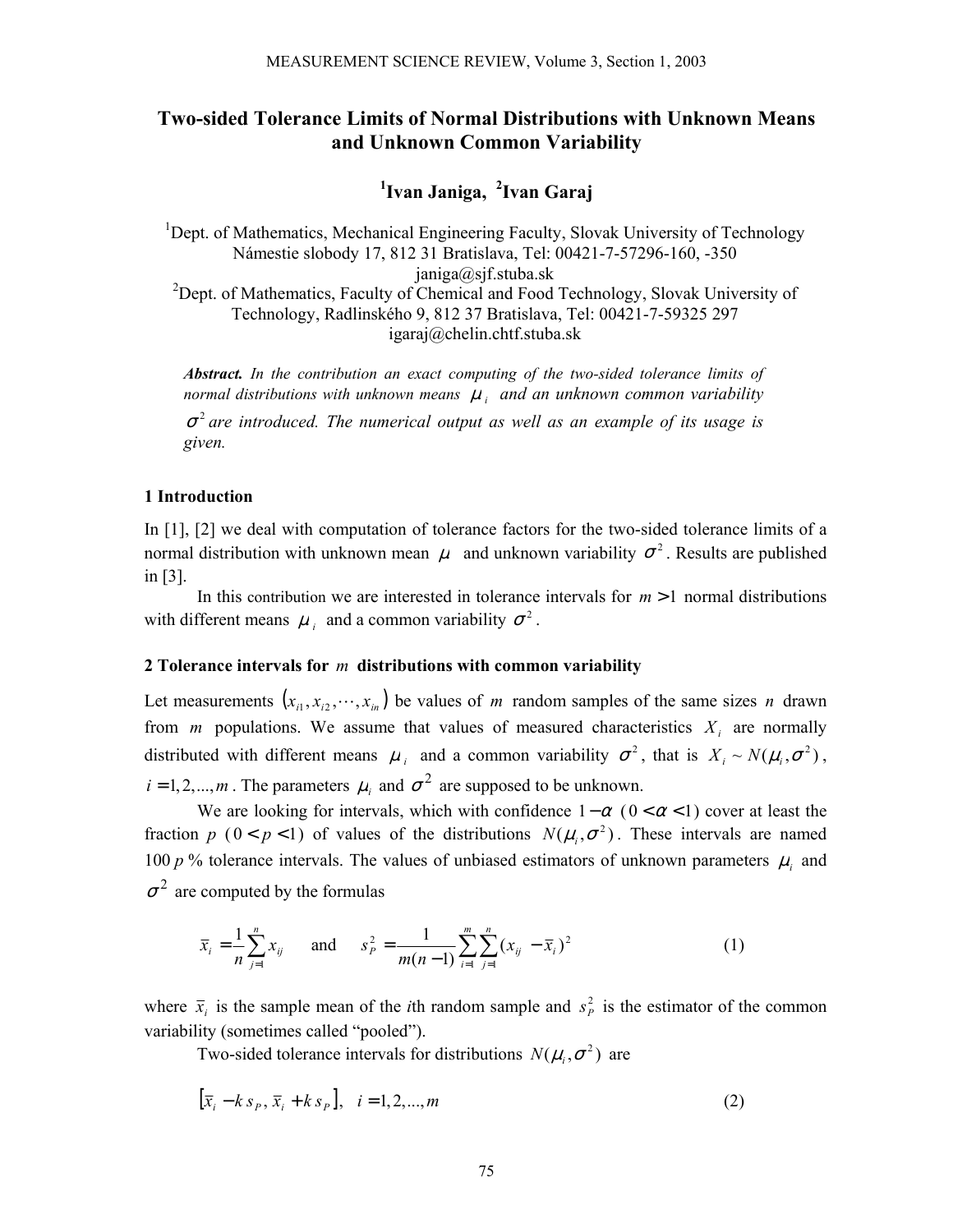for which is valid

$$
P[P(\bar{x}_i - k s_p < X_i < \bar{x}_i + k s_p) \ge p] = 1 - \alpha, \quad i = 1, 2, \dots, m \tag{3}
$$

The value of tolerance factor *k* is determined such that the tolerance intervals with the confidence  $1-\alpha$  cover at least fraction *p* of the values of the distributions  $N(\mu_i, \sigma^2)$ . Number  $1-\alpha$  is named confidence level.

#### **3 Exact computation of tolerance factors** *k*

In [3] are tables of values of exact computing tolerance factors. In the software Mathematica (see [5]) for given *n*,  $v = n-1$ ,  $\alpha$  and *p* there is given numerical solution of the integral equation (see [2], [3])

$$
\sqrt{\frac{n}{2\pi}} \int_{-\infty}^{\infty} F(x,k) e^{-\frac{nx^2}{2}} dx - 1 + \alpha = 0
$$
\n(4)

where

$$
F(x,k) = \int_{\frac{V}{R^2}}^{\infty} \frac{t^{\frac{V}{2}-1} e^{-\frac{t}{2}}}{\frac{V}{R^2}} dt
$$

and  $R(x)$  is the solution of the equation  $\Phi(x+R) - \Phi(x-R) - p = 0$ .

To compute the tolerance factors  $k = k(n, v, p, 1-\alpha)$  in (3) we use equation (4) as well. We solved this equation numerically for  $v \neq n-1$ . Tolerance factors *k* are computed for  $1-\alpha = 0.95$ ,  $v = 48$ ,  $p = 0.50$ ; 0,75; 0,90; 0,925; 0,95; 0,975; 0,99; 0,995; 0,999 and  $n = 2(1)$ 20; 22(2) 30; 35(5) 50; 60(10) 100; 150(50) 500; 600(100) 1000; 5000; 10000 and ∞. A part of the results is given in Table 2.

**Example**. Three machines are producing components. It is assumed that the output data from the machines are continuously distributed with common variance but possible different means. Random samples of 17 components are selected from each machine´s output. The results of the samples are in Table 1. We are computing 99 % two-sided tolerance interval for the measurements of the first, second and third machine, when  $1 - \alpha = 0.95$ .

Solution. A good fit with normal distribution with unknown parameters  $\mu$  and  $\sigma^2$  was confirmed by W-test (*P* value of the first machine was 0,076, the second 0,870 and the third machine 0,979). The homogeneity of variances was assumed therefore we can use all 52 measurements to estimate common variability ( $s_p^2 = 2,1498$  and  $s_p = 1,46622$ ). Mean's values are different  $(H_0 : \mu_1 = \mu_2 = \mu_3$  is rejected), and so we can use only 17 measurements of individual machine's to estimate individual means. For  $n = 17$  and  $v = 3(17 - 1) = 48$  we can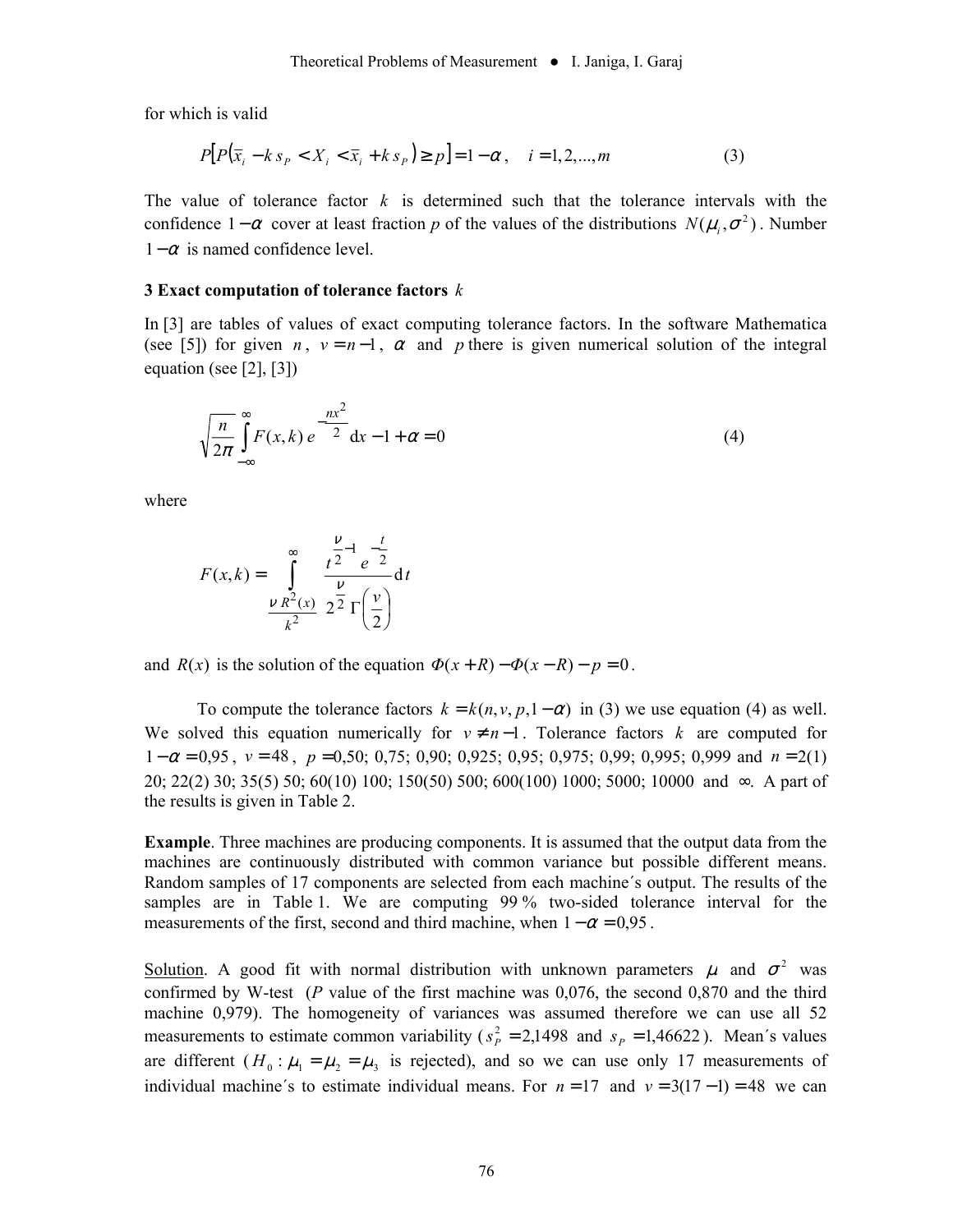#### MEASUREMENT SCIENCE REVIEW, Volume 3, Section 1, 2003

find in Table 2 value of  $k = 3,2077$ . Hence 99 % two-sided tolerance intervals with confidence 0,95 are as follows

| 1. machine: $48,8294 \pm 3,2077\sqrt{2,1498}$ , that is $(44,13; 53,53)$ , |  |
|----------------------------------------------------------------------------|--|
| 2. machine: $54,0000 \pm 3,2077 \sqrt{2,1498}$ , that is (49,30; 58,70),   |  |
| 3. machine: $59,6706 \pm 3,2077\sqrt{2,1498}$ , that is $(54,97,64,37)$ .  |  |

|                   | 1 apie 1  |           |           |  |  |  |  |  |
|-------------------|-----------|-----------|-----------|--|--|--|--|--|
| 1                 | Machine 1 | Machine 2 | Machine 3 |  |  |  |  |  |
| $\mathbf{1}$      | 50,5      | 56,2      | 59,0      |  |  |  |  |  |
| $\overline{2}$    | 49,9      | 57,3      | 59,7      |  |  |  |  |  |
| 3                 | 48,4      | 54,5      | 58,2      |  |  |  |  |  |
| $\overline{4}$    | 46,1      | 53,6      | 56,7      |  |  |  |  |  |
| 5                 | 50,1      | 51,7      | 59,6      |  |  |  |  |  |
| 6                 | 50,2      | 55,5      | 60,2      |  |  |  |  |  |
| 7                 | 49,1      | 54,1      | 61,5      |  |  |  |  |  |
| 8                 | 48,1      | 53,0      | 62,5      |  |  |  |  |  |
| 9                 | 50,3      | 52,1      | 61,3      |  |  |  |  |  |
| 10                | 46,6      | 51,3      | 58,5      |  |  |  |  |  |
| 11                | 49,2      | 54,6      | 60,6      |  |  |  |  |  |
| 12                | 46,5      | 55,1      | 61,3      |  |  |  |  |  |
| 13                | 48,0      | 53,2      | 57,7      |  |  |  |  |  |
| 14                | 49,1      | 53,8      | 59,5      |  |  |  |  |  |
| 15                | 49,6      | 53,9      | 59,6      |  |  |  |  |  |
| 16                | 49,6      | 54,1      | 59,5      |  |  |  |  |  |
| 17                | 48,8      | 54,0      | 59,0      |  |  |  |  |  |
| $\sum_{j=1}^{17}$ | 830,1     | 918,0     | 1014,4    |  |  |  |  |  |
|                   | 48,8294   | 54,0000   | 59,6706   |  |  |  |  |  |
| $s_i^2$           | 1,89471   | 2,36625   | 2,18846   |  |  |  |  |  |

### **Table 1**

#### **Acknowledgement**

This contribution was supported by the Grant VEGA project No. 1/8094/01 *Statistical measurement process control* from the Science Grant Agency of the Slovak Republic.

## **4 Conclusion**

A part from the set of computed tolerance factors is given in Table 2. The rest of results will be presented on the lecture.